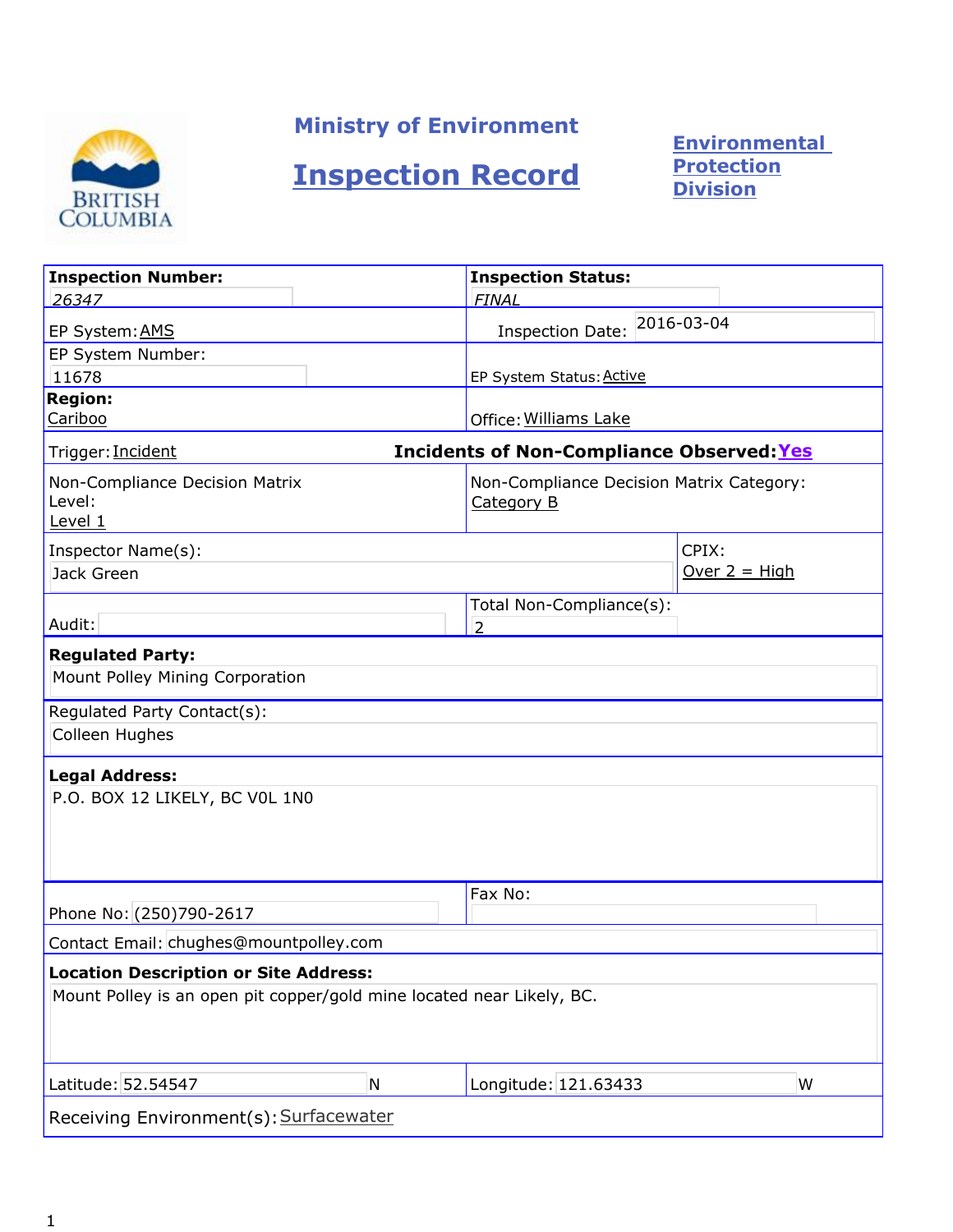## **Summary**

| MONITORING AND REPORTING REQUIREMENTS                                                                                                                                                                                                                                                                                                                                                                                                                                                                                                                     |                      |                      |    |     |     |     |
|-----------------------------------------------------------------------------------------------------------------------------------------------------------------------------------------------------------------------------------------------------------------------------------------------------------------------------------------------------------------------------------------------------------------------------------------------------------------------------------------------------------------------------------------------------------|----------------------|----------------------|----|-----|-----|-----|
| <b>Inspection Period:</b>                                                                                                                                                                                                                                                                                                                                                                                                                                                                                                                                 |                      |                      |    |     |     |     |
| <b>From:</b> $2016 - 01 - 12$                                                                                                                                                                                                                                                                                                                                                                                                                                                                                                                             | To: $2016 - 02 - 28$ |                      |    |     |     |     |
| <b>Requirement Source:</b><br>Permit                                                                                                                                                                                                                                                                                                                                                                                                                                                                                                                      |                      |                      |    |     |     |     |
| <b>Activity: Office Review</b>                                                                                                                                                                                                                                                                                                                                                                                                                                                                                                                            |                      | Waste Type: Effluent |    |     |     |     |
| <b>Response:</b><br><b>Inspection Summary:</b><br>Advisory<br>Mount Polley Mining Corporation (MPMC) experienced a Total Suspended Solids<br>(TSS) exceedance at the outlet of Veolia Water Treatment System (HAD 03) on<br>12 January 2016.<br>An Office Review was conducted and the following reports were reviewed: 1) 18<br>January 2016 exceedance report; and 2) 28 February 2016 final incident<br>investigation report.<br>MPMC was found to be out of compliance with sections 1.3.7 and 3.11 of its EMA<br>discharge permit, PE11678 (Permit). |                      |                      |    |     |     |     |
| ACTIONS REQUIRED BY REGULATED PARTY:<br>Please confirm what actions will be taken regarding the discharge from the water treatment plant,<br>following an exceedance of permit limits in the future.                                                                                                                                                                                                                                                                                                                                                      |                      |                      |    |     |     |     |
| ADDITIONAL COMMENTS:<br>MPMC have installed a lab at the site of the water treatment plant to analyse TSS results. The lab is not<br>accredited/qualified. In order for sample results from this facility to be recognized, for the purposes of reinstating<br>the discharge following an exceedance, MPMC have the following options:<br>1. Gain accreditation/qualification for the new lab facilities; or<br>2. Request an amendment application to Permit PE11678 to accept on-site test results from an<br>unaccredited/unqualified lab.             |                      |                      |    |     |     |     |
| <b>Compliance Summary</b>                                                                                                                                                                                                                                                                                                                                                                                                                                                                                                                                 |                      |                      | In | Out | N/A | N/D |

| compliance Summary | μn | <b>IOUT</b> | IN/A | IN/D |
|--------------------|----|-------------|------|------|
| Jperations         |    |             |      |      |
|                    |    |             |      |      |

### **Inspection Details**

### **Requirement Type: Operations**

### **Requirement Description:**

1.3.7 The Permittee must cease discharging immediately if the effluent fails to meet the characteristics in Section 1.3.3. The discharge may resume only if a subsequent re-test demonstrates that the effluent meets the characteristics in section 1.3.3. The Permittee must follow-up with a second sample within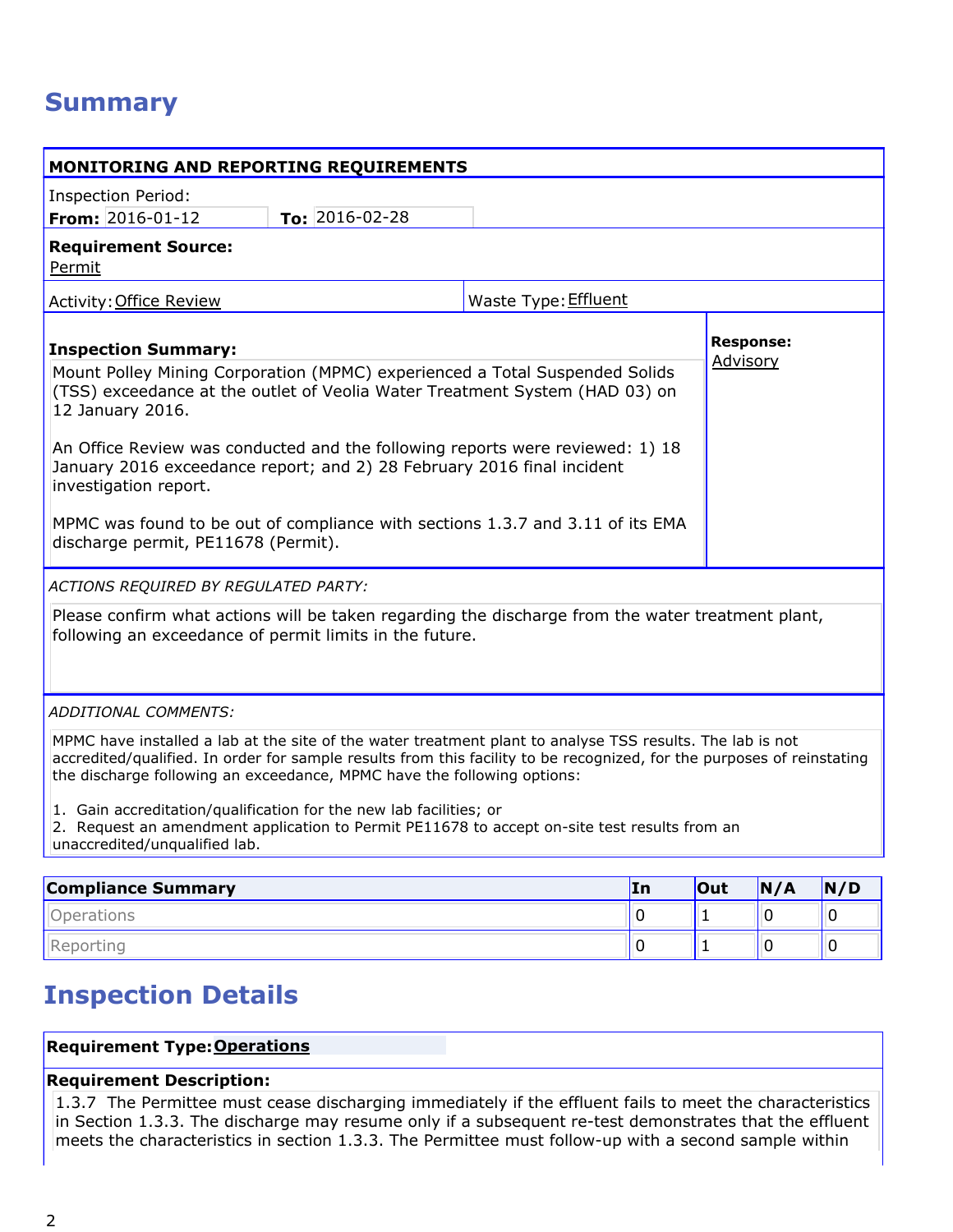the same week, suitably set apart from the first pass result, following any failure related to this subsection.

#### **Details/Findings:**

The permittee became aware of the TSS exceedance (sample result = 20.0 mg/L, permit limit =  $15$ ) mg/L) of 12 January 2016 when preliminary results from their accredited lab (Analytical Lab Services - ALS) became available on 18 January 2016. At that point, the sample was retested by ALS and a further sample was collected and sent to ALS for "rush" analysis. The result of the re-test confirmed the preliminary result. The "rush" sample result was received on 20 January 2016 and was recorded as 7.0 mg/L.

On 18 January, MPMC staff notified Hubert Bunce (MOE Acting Director for Mount Polley) of the TSS exceedance.

The permittee failed to cease the discharge of effluent following discovery of the exceedance. During a site inspection of 28 January 2016, MPMC staff confirmed that the discharge had not been ceased following discovery of the TSS exceedance on 18 January, because the TSS reading on the water treatment plant at the time the sample of 12 January was taken was checked and recorded as 10 mg/L and within permit limits (15 mg/L).

Neither the readings recorded at the water treatment plant or the samples analyzed at the new lab facilities at the water treatment plant site are found to meet the requirements of s 1.3.7 and are not considered as a "subsequent re-test" referenced in s 1.3.7.

Section 3.7 of the Permit requires analyses to be carried out in accordance with procedures described in the "British Columbia Environmental Laboratory Manual 2103 Edition", or the most recent edition, or by suitable alternative procedures as authorized by the Director. Referenced is s 2(1)(a) of the Environmental Data Quality Assurance Regulation 2 (1), which requires samples collected under a Permit to be analyzed by a qualified laboratory for the analytes specified.

The discharge should have been abated upon discovery of the exceedance on 18 January, until the results from the subsequent retest were received from the accredited lab and confirmed to be within permit limits.

#### **Compliance:**Out

#### **Requirement Type:Reporting**

#### **Requirement Description:**

3.11 NON-COMPLIANCE REPORTING

The Permittee must immediately notify the Director or designate of any noncompliance with the requirements ofthis Permit and take appropriate remedial action. Written confirmation of all noncompliance events, including available test results is required within 24 hours of the original notification unless otherwise directed by the Director.

Within 30 days of any non-compliant event, the Perrnittee must submit to the Director a written report including, but not necessarily limited to, the following:

- a) all relevant test results related to the noncompliance,
- b) an explanation of the most probable cause(s) of the noncompliance, and
- c) Remedial action planned and/or taken to prevent similar noncompliance(s) in the future.

Each data submission must include a statement outlining the number of exceedances of permitted levels and targets that occurred during the reporting period. The dates of the exceedances must be clearly identified in the data submission and an explanation as to the cause of the exceedances and a description of the measures taken to rectify the situation must be provided. Should no exceedance(s) have occurred over the reporting period, a statement to that effect must be included in the data submission.